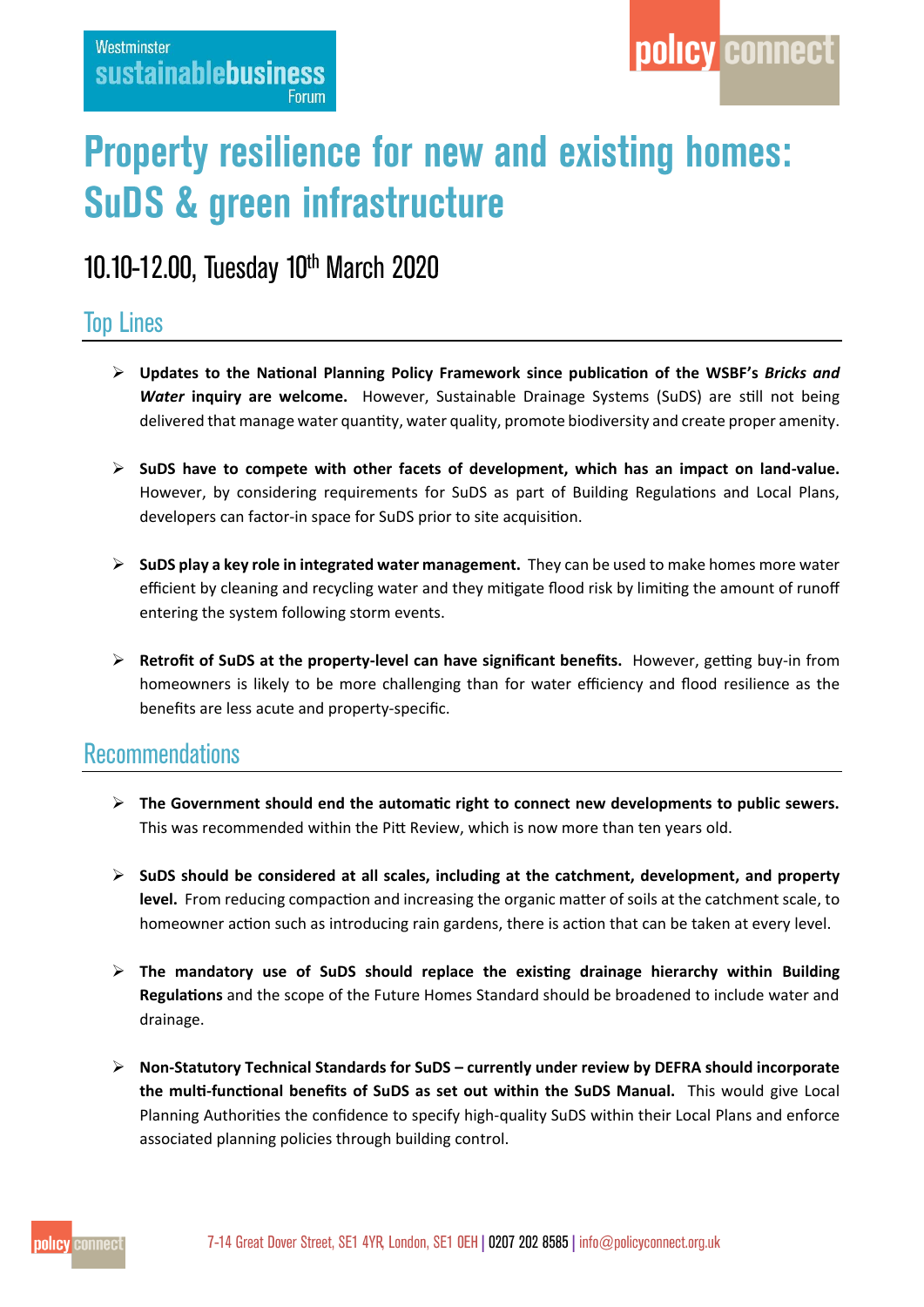

## **Introduction**

In June 2018 the [Westminster Sustainable Business Forum](https://www.policyconnect.org.uk/wsbf/) (WSBF) published its inquiry: *[Bricks and Water](https://www.policyconnect.org.uk/research/bricks-water-plan-action-building-homes-and-managing-water-england)*, chaired by former Liberal Democrat MP Angela Smith and Conservative Peer Baroness McIntosh of Pickering. The report comprised an evidence-based assessment of the challenges associated with sustainable housebuilding and water management in England. Building on the recommendations set out in this report, the WSBF is embarking on a follow-up project, which will explore property resilience for new and existing homes, to feed into the Government's Future Homes Standard and related legislative changes during this Parliament.

This discussion formed the second evidence session to support the forthcoming inquiry and focussed on the topic of water Sustainable Drainage Systems (SuDS) and green infrastructure. The roundtable was kindly chaired by Baroness McIntosh of Pickering.

## Inquiry co-sponsors



## **Speakers**

#### **Baroness McIntosh of Pickering (Chair)**

- The 2008 Pitt Review drew attention to surface water as a significant source of flooding and much of current policy is based on this inquiry. However, there are still recommendations that have not been implemented more than ten years on, including ending the automatic right to connect new developments to public sewers.
- Inadequate drainage is a key source of flooding and although the FloodRe scheme provides insurance cover for some, it excludes business premises and properties built after  $1<sup>st</sup>$  Jan 2009. We must therefore stop building on floodplains or provide better insurance options for vulnerable communities.
- The Pickering Slow the Flow scheme incorporates natural green infrastructure to slow the flow of water through the upper catchment, whilst providing other benefits to the environment and the local community. Harnessing support from the Private Sector (including water companies) will be crucial in leveraging funding to roll-out these kind of schemes on a larger scale.
- Water companies should be more routinely consulted on drainage arrangements for new development as part of the planning process, so that SuDS can be designed and managed appropriately.

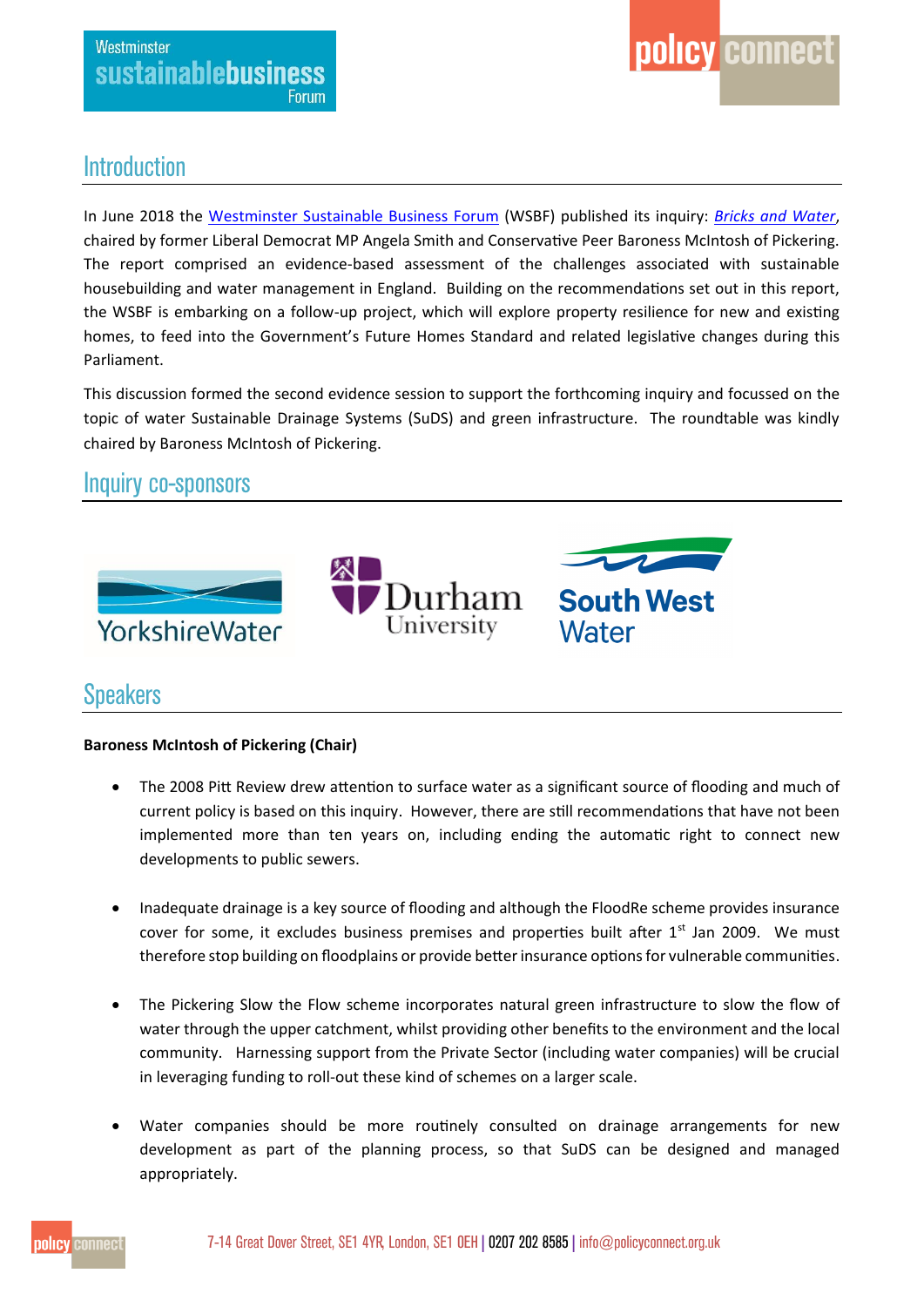#### **Abby Crisostomo, SuDS and Water Reuse Policy Leadership Group**

 The SuDS and Water Reuse Policy Leadership group was formed in 2019 to better enable and implement SuDS and water reuse as part of an integrated water management approach. The group comprises a wide variety of stakeholders including water companies, planning practitioners, academics, the development sector, and regulators. Its work-plan includes:

policy connect

- Elevating the multiple benefits of SuDS beyond flood risk learning from the approaches adopted in Wales and Scotland, understanding links between SuDS and water efficiency, promoting better spatial targeting for SuDS programmes, and advocating for wider benefits including biodiversity and cooling.
- Better collaboration between stakeholders promoting consistency in planning, encouraging engagement, and facilitating collaboration in forthcoming drainage and Wastewater Management Plans (WMPs).
- Understanding and clarifying adoption models especially with regard to the forthcoming Design and Construction guidance (formerly Sewers for Adoption).
- Exploring and enabling alternative financing models for SuDS retrofit incentivising programmes such as the scheme recently adopted in Manchester, based on existing area-based charging.
- Providing clarity on policy and standards including the National Planning Policy Framework (NPPF), Planning Practice Guidance (PPG), Non-statutory Technical Standards, Building Regulations and Future Homes Standard amongst others.
- Exploring SuDS retrofit at the household scale considering the most effective ways to engage with tenants and homeowners.

#### **Dr. Sim Reaney, Durham University**

- Catchment-based approaches are important for managing water quality and quantity. We need to consider how land use can be managed to reduce the generation of surface runoff, and where we place mitigation measures for optimal benefit.
- The role of soil compaction plays a key part in the volume of water entering the drainage system (as seen recently with storms Ciara and Dennis) which can exacerbate the flood risks to downstream communities.
- We learn from other countries around the world, such as Nepal, which experiences monsoonal rains and has steep, sparsely vegetated catchments. Innovative insurance schemes in these areas pay out automatically based on measurement tools rather than individual surveys, which can drive up premiums.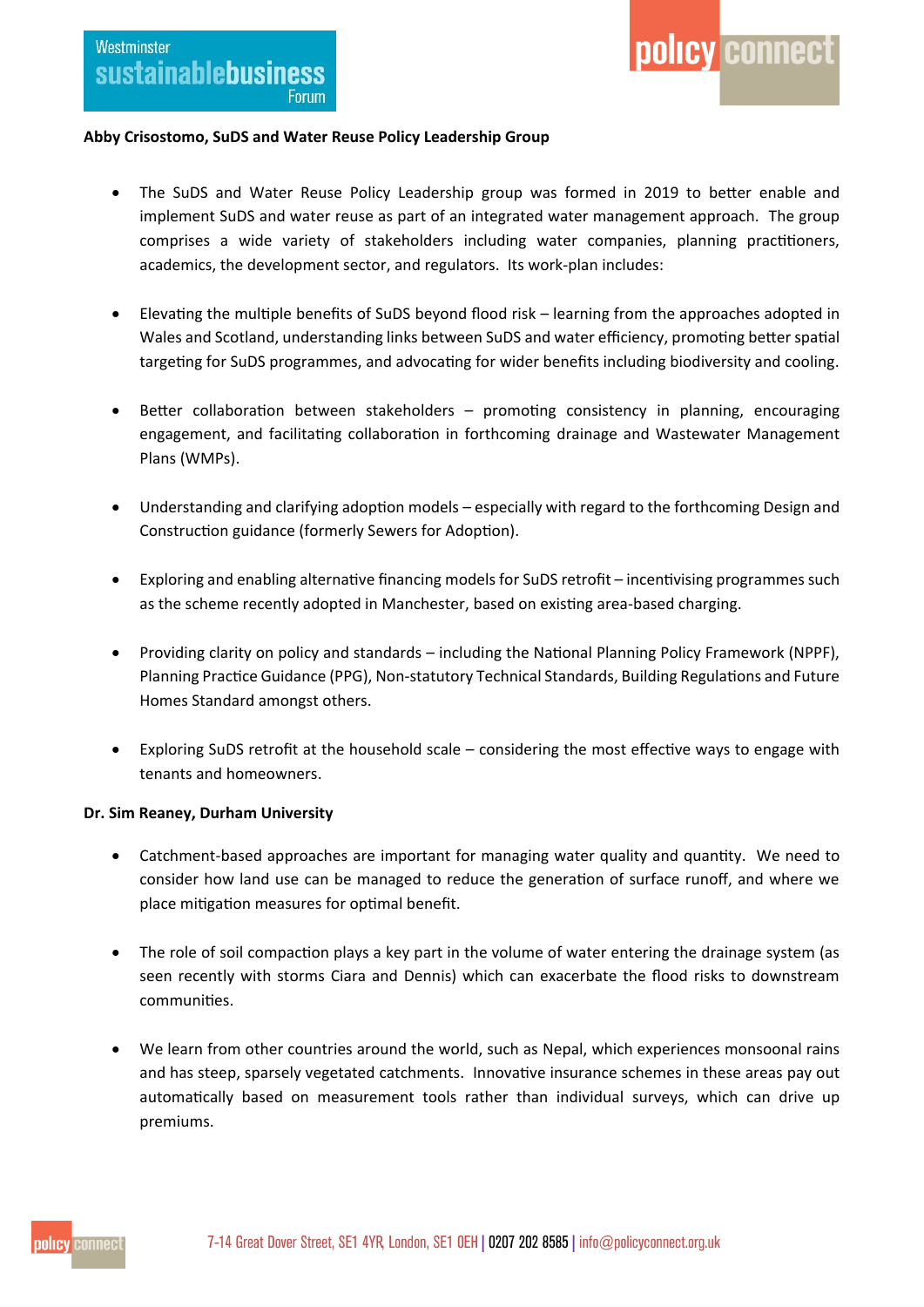Not every location is equally important, which makes spatial targeting crucial. Creating water storage capacity in key parts of the catchment (such as supplementing soils with organic matter) can create large amounts of storage compared with individual attenuation ponds.

policy connect

#### **Sue Illman, Illman Young Landscape Design**

- Sue's 2019 review into SuDS delivery by Lead Local Flood Authorities: [Achieving Sustainable Drainage](https://landscapewpstorage01.blob.core.windows.net/www-landscapeinstitute-org/2019/01/11689_LI_SuDS-Report_v4a-Web.pdf) identified that while SuDS schemes often achieve the objective of managing water quantity, they are poor at managing water quality, enhancing biodiversity and delivering amenity benefits for residents.
- Hard engineered solutions such as sub-surface storage and deep attenuation ponds miss opportunities for integration with ecology, heritage, topography, and landscape character.
- Often a reasonable scheme is proposed at the outline planning stage, but this gets watered down through the planning application process as alterations are proposed. Typically, swales and lagoons get replaced with tanks and pipes etc.
- LLFA's currently don't consider measures that homeowners can take to reduce surface water runoff (such as rainwater storage and re-use or installation of permeable paving) against a development's overall storage requirements, which creates a disincentive for action.

### **Discussion**

- Urgent action is required to address the current climate crisis. It is more than a decade on from the 2007 floods and subsequent Pitt Review and many issues have gone un-resolved.
- We must utilise digital tools in determining where water will go and we should harness technology to deploy SuDS in the places that they will be most effective.
- Non-Statutory Technical Standards for SuDS currently under review by DEFRA should follow the system currently adopted in Wales and make reference to new requirements for water companies to adopt SuDS for new development, if it meets their standards. This should give LPAs the confidence to insist on their use and incorporate requirements for good quality SuDS within their Local Plans. This would also give developers the confidence to incorporate them in the knowledge that water companies will adopt them.
- SuDS should form a key part of integrated water management at the development scale so that they can contribute to treatment and recycling of water to aid property-level water efficiency.
- In light of the Government's preference to simplify the planning system to make housebuilding easier, building regulations could be an appropriate vehicle to mandate the uptake of SuDS.
- SuDS have to compete with other facets of development (such as areas required for car-parking), which has an impact on land-value. These problems can often be overcome, but they need to be